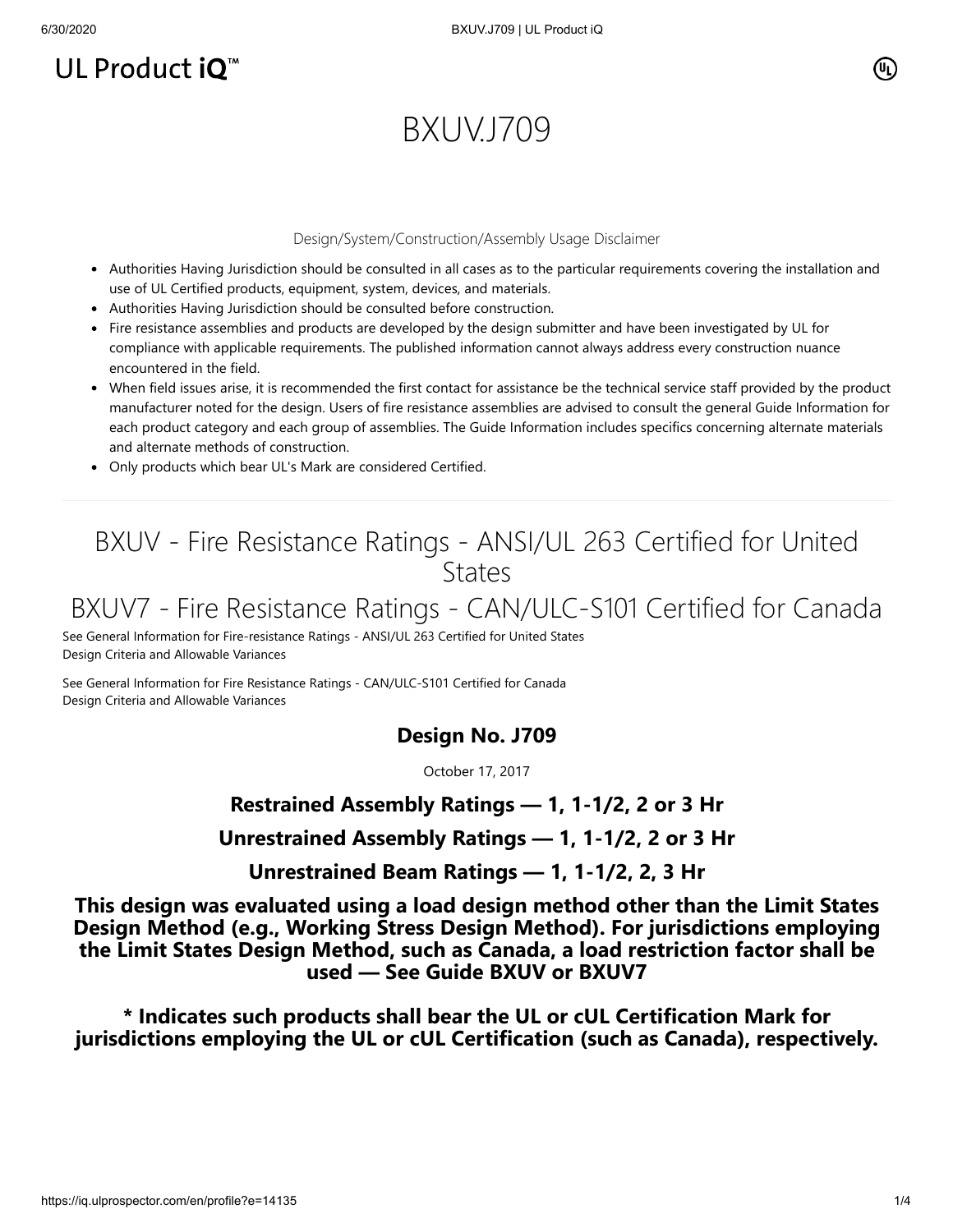6/30/2020 BXUV.J709 | UL Product iQ



1. **Beam —** W8x28 min size.

2. **Normal Weight or Lightweight Concrete —** Normal weight concrete carbonate or siliceous aggregate, 145 plus or minus 3 pcf unit weight, 3500 psi compressive strength, vibrated. Lightweight concrete, expanded shale, or slate aggregate by rotarykiln method, or expanded clay aggregate by rotary-kiln or sintered-grate method: 3000 psi compressive strength, vibrated, 4 to 7 percent entrained air, unit weight 105 pcf plus or minus 3.

|                                                                             |                                  | Min Slab Thk in.           |                                                                               |  |
|-----------------------------------------------------------------------------|----------------------------------|----------------------------|-------------------------------------------------------------------------------|--|
| <b>Restrained &amp; Unrestrained</b><br><b>Assembly</b><br><b>Rating Hr</b> | Type of<br>Concrete<br>Aggregate | <b>Bare</b><br><b>Slab</b> | Slab protected with<br>3/8 In. Thk Spray<br><b>Applied Fire Resistive Mtl</b> |  |
| 1, 1-1/2 or 2                                                               | <b>NW</b>                        | 5                          |                                                                               |  |
| 3                                                                           | <b>NW</b>                        | $6 - 1/4$                  | 5                                                                             |  |
| $1 - 1/2$ , 2 or 3                                                          | LT WT                            | 5                          |                                                                               |  |

For the unprotected slab the min concrete cover below the reinforcements shall vary according to the Restrained and Unrestrained Assembly Rating and the type of concrete aggregate as follows:

| <b>Restrained</b><br><b>Assembly</b><br><b>Rating Hr</b> | <b>Unrestrained</b><br><b>Assembly</b><br><b>Rating Hr</b> | <b>Min Thkns of</b><br><b>Concrete</b><br>Cover In. |  |
|----------------------------------------------------------|------------------------------------------------------------|-----------------------------------------------------|--|
| 1, 1-1/2 or 2                                            | 1 or $1 - 1/2$                                             |                                                     |  |
| 2 or 3                                                   | 2                                                          |                                                     |  |
|                                                          | 3                                                          | $1 - 5/8*$                                          |  |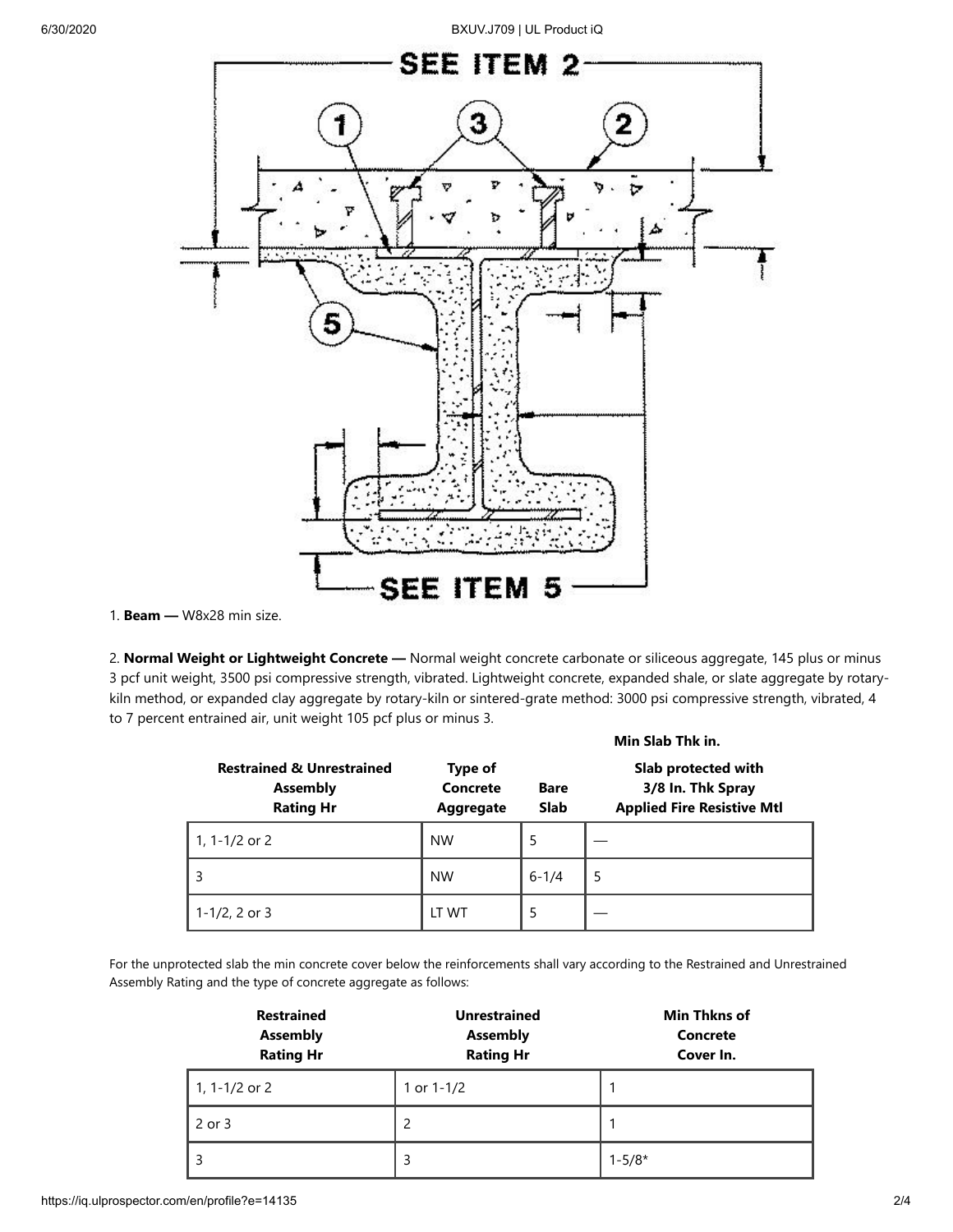\*For slabs with max spans of 10 ft the min cover thickness shall be 1 in.

3. **Shear Connector —** (Optional) — Studs 3/4 in. diam headed type or equivalent per AISC specifications. Welded to top flange of beam.

4. **Reinforcing Steel —** (Not shown) — Min No. 3 (3/8 in. diam) deformed bars, either grade 40 or 60. Min areas of reinforcing steel must be provided in accordance with the latest (ACI) Specifications.

5. **Spray-Applied Fire Resistive Materials\* —** See table below for appropriate thicknesses. Prepared by mixing with water and spray-applied in one or more coats to beam surfaces or bottom side of concrete slab (if slab to be protected) which must be clean and free of dirt, loose scale and oil. Min average density of 15 pcf with min individual 14 pcf. Min avg and min ind density 22/19 pcf respectively for Types Z-106, Z-106/G. Min avg and min ind density of 19/18 pcf respectively for Type 7GP and 7HD. For method of density determination, see Design Information Section.

| <b>Restrained</b><br><b>Assembly</b><br><b>Rating Hr</b> | <b>Unrestrained</b><br><b>Assembly</b><br><b>Rating Hr</b> | <b>Unrestrained</b><br><b>Beam</b><br><b>Rating Hr</b> | Thkns on<br>Beam In. |
|----------------------------------------------------------|------------------------------------------------------------|--------------------------------------------------------|----------------------|
| $1 - 1/2$                                                |                                                            |                                                        | 7/16                 |
| 2                                                        |                                                            |                                                        | 7/16                 |
| 2                                                        | $1 - 1/2$                                                  | $1 - 1/2$                                              | 3/4                  |
| 3                                                        | $1 - 1/2$                                                  | $1 - 1/2$                                              | 3/4                  |
| 3                                                        | $\overline{2}$                                             | 2                                                      | 1                    |
| 3                                                        | 3                                                          | 3                                                      | $1 - 5/16$           |

The thicknesses of Spray-Applied Fire Resistive Materials shown in the Table below are applicable when the thickness applied to the beam's lower flange edges are reduced to one half that shown in the table.

| <b>Restrained</b><br><b>Assembly</b><br><b>Rating Hr</b> | <b>Unrestrained</b><br><b>Assembly</b><br><b>Rating Hr</b> | <b>Unrestrained</b><br><b>Beam</b><br><b>Rating Hr</b> | Thkns on<br>Beam In. |
|----------------------------------------------------------|------------------------------------------------------------|--------------------------------------------------------|----------------------|
| $1 - 1/2$                                                |                                                            |                                                        | $7/16+$              |
| $\overline{2}$                                           |                                                            |                                                        | $7/16+$              |
| $\overline{2}$                                           | $1 - 1/2$                                                  | $1 - 1/2$                                              | 3/4                  |
| 3                                                        | $1 - 1/2$                                                  | $1 - 1/2$                                              | 3/4                  |
| 3                                                        | $\overline{2}$                                             | $\overline{2}$                                         | 1                    |
| 3                                                        | 3                                                          | 3                                                      | $1 - 9/16$           |

+Thickness applied to beam's lower flange shall be a min of 1/4 in.

**ARABIAN VERMICULITE INDUSTRIES** — Types MK-6/CBF, MK-6/ED, MK-6/HY, MK-6/HB, MK-6s, MK-10 HB, MK-10 HB Extended Set, Sonophone 1, Sonophone 5, Z-106, Z-106/G.

**GCP KOREA INC** — Types MK-6/CBF, MK-6/ED, MK-6/HY, MK-6/HB, MK-6s, MK-10 HB, MK-10 HB Extended Set, Monokote Acoustic 1, Monokote Acoustic 5, Z-106, Z-106/G.

**PYROK INC** — Type LD.